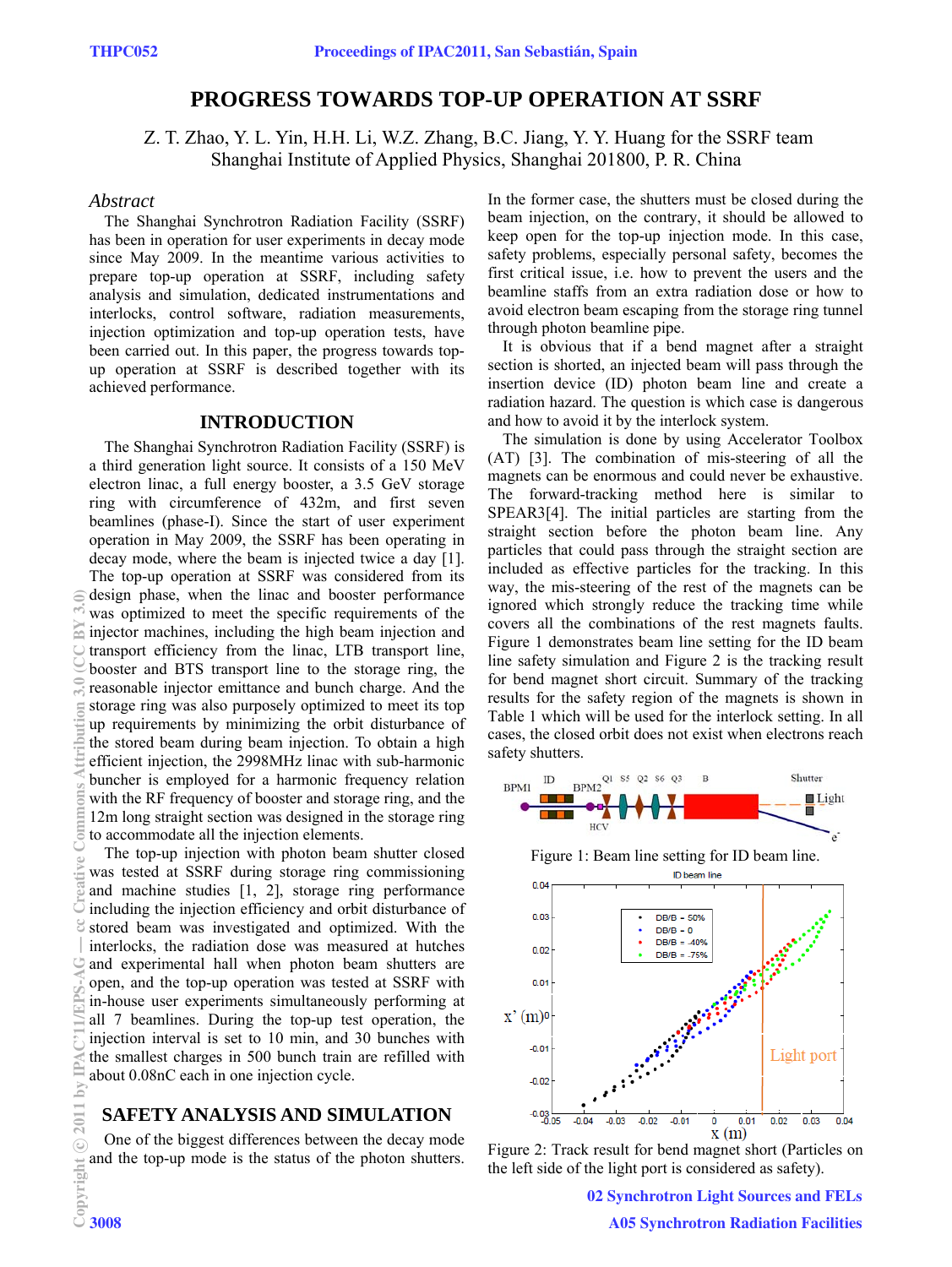|                | <b>ID</b> beamline |        | <b>Bend beamline</b> |             |
|----------------|--------------------|--------|----------------------|-------------|
|                | Max                | Min    | Max                  | Min         |
| Energy         | $+5\%$             |        | $+5%$                | $-1\%$      |
| Bend           | $+5%$              | $-8\%$ | $+5\%$               | $-3\%$      |
| Q1             |                    | $-15%$ | $+30\%$              | $-5\%$      |
| Q2             | $+3\%$             | $-15%$ | $+3%$                | $-12%$      |
| Q <sub>3</sub> |                    | $-15%$ | $+15%$               | $-15%$      |
| Q4             |                    |        |                      | $-30\%$     |
| Q5             |                    |        | $+5\%$               |             |
| S <sub>5</sub> |                    | $-40%$ | $+50\%$              |             |
| S6             | $+50%$             |        |                      | $-40%$      |
| <b>SD</b>      |                    |        | $+30\%$              |             |
| SF             |                    |        |                      | $-20%$      |
| <b>HVC</b>     | 1.5mrad            |        | 1.5mrad              | $-1.5$ mrad |

Table 1: Interlock specification for injected beam energy and magnet current. (- means no restriction)

## **INTERLOCK AND CONTROL SOFTWARE**

The Top-up interlock system includes power supply interlocks on specific storage ring and BTS power supplies, stored current interlock, storage ring injection efficiency interlock, beam lifetime interlock, radiation doses interlock etc. All interlock functions carry out within existed MPS (Machine Protection System). A special control rack is used to control operation mode conversion. If the conditions for top-up mode are not met, logical control system consists of a PLC controller will convert the operation mode from top-up to decay. The interlock logic diagram is shown in figure 3.



Figure 3: Top-up operation interlock logic diagram.

At present, the injection is controlled by the software written in MATLAB. The program continually monitors the progress of top-up from MPS, and will terminate topup injection by interrupting the trigger to the linac electron gun if top-up conditions are not satisfied. Top-up injection condition includes the following aspects: (1) The top-up key has been inserted in the key panel. (2) The stored beam current in storage ring should be in excess of 100mA. (3) The BTS dipoles are at the nominal current  $\pm 5\%$ . (4) The storage ring dipoles are at nominal current  $\pm 3\%$ . (5) The beam life time of storage ring should be larger than 10 hours. (6) The transfer efficiency from BTS to storage ring should be better than 80%. (7) The storage ring quadrupoles are at nominal current  $\pm 3\%$  for Q2 and  $\pm 5\%$  for others respectively. (8) The storage ring sextupoles are at nominal current  $\pm 20\%$ . (9) The radiation doses detected by any of the monitors are less than predetermined value. The top-up injection control panel interface is shown in Figure 4.



Figure 4: Top-up injection control interface.

# **TOP-UP COMMISSIONING**

The top up injection beam commissioning began in early 2008. Recently, some optimization works have been done. Perturbation of the stored beam by the inject kickers is optimized by scanning the kickers' current and kicker tilt mechanical adjustment. The perturbation amplitude in both planes is reduced to about 50μm. Figure 5 shows the turn-by-turn data recorded by a BPM 12 meters downstream of the kicker after inject.



Figure 5: BPM turn-by-turn data after injection.

The beam lifetime is limited by a vertical collimator downstream of the injection kicker with the gap of 4.6mm to protect the in-vacuum undulators from the injected beams[5]. The beam lifetime is typically about 20 hours@200mA for the top-up mode. Injection occurs once every 10 minute at 200mA for a 500 bunch train, which means refilling current is 1.7mA. It is assigned to 30 shoots. Figure 6 shows beam current of the top-up operation. Figure 7 shows bunch filling status from begin to about 3 hours later top-up injection, bunch uniformity reaches about 5%.



Figure 6: Beam current for top-up injection.

## 02 Synchrotron Light Sources and FELs

#### A05 Synchrotron Radiation Facilities 3009